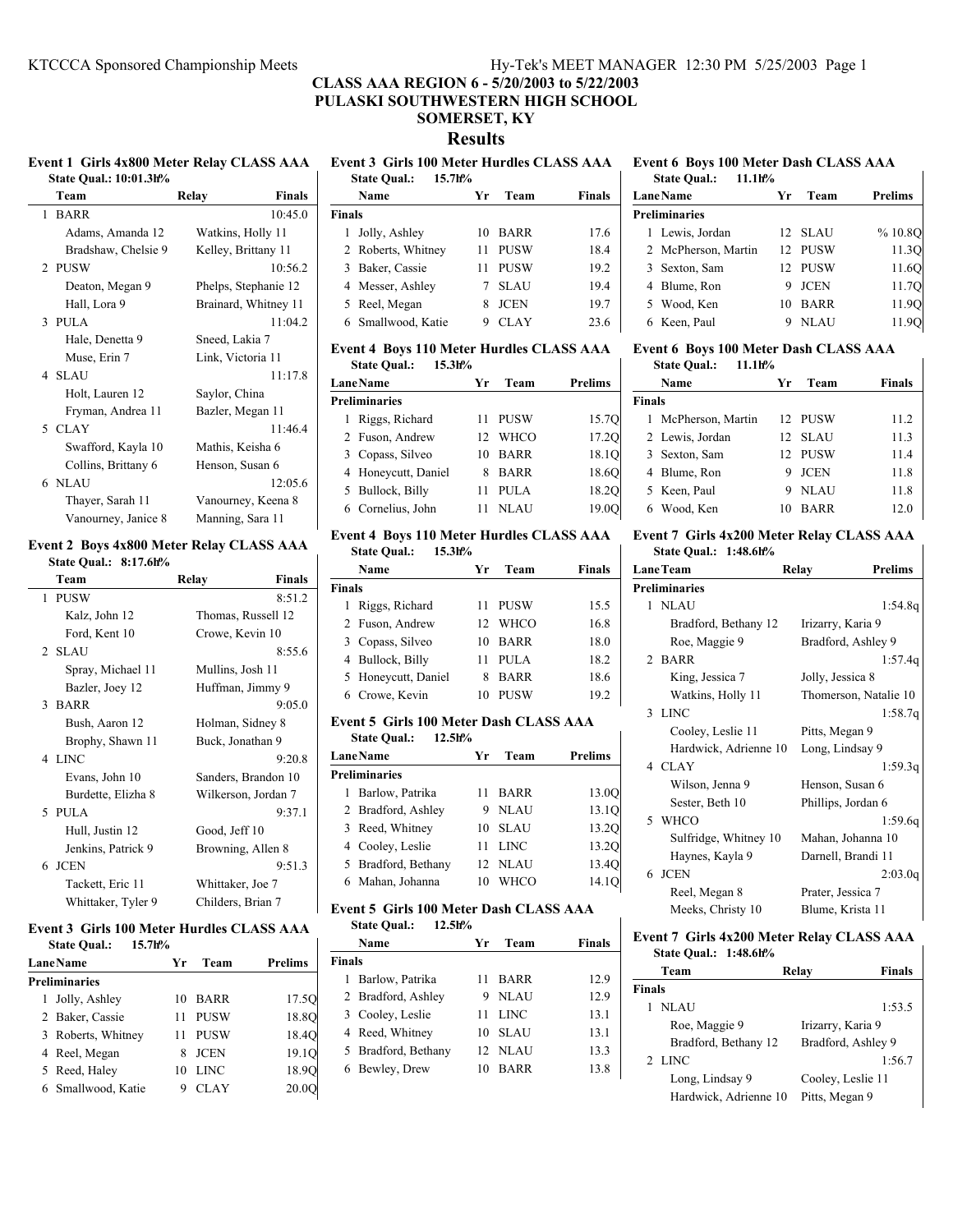# **CLASS AAA REGION 6 - 5/20/2003 to 5/22/2003 PULASKI SOUTHWESTERN HIGH SCHOOL SOMERSET, KY**

# **Results**

|                    | Finals  (Event 7 Girls 4x200 Meter Relay CLASS |
|--------------------|------------------------------------------------|
| 3 WHCO             | 1:57.2                                         |
| Darnell, Brandi 11 | Mahan, Johanna 10                              |
| Haynes, Kayla 9    | Hubbard, Renee 8                               |
| 4 BARR             | 1:57.8                                         |
| King, Jessica 7    | Thomerson, Natalie 10                          |
| Jolly, Jessica 8   | Adwell, Lacey 8                                |
| 5 CLAY             | 2:00.0                                         |
| Wilson, Jenna 9    | Sester, Beth 10                                |
| Henson, Susan 6    | Phillips, Jordan 6                             |
| 6 JCEN             | 2:02.7                                         |
| Reel, Megan 8      | Prater, Jessica 7                              |
| Meeks, Christy 10  | Blume, Krista 11                               |
|                    |                                                |

# **Event 8 Boys 4x200 Meter Relay CLASS AAA**

**State Qual.: 1:31.5h%**

| Team              |                     | <b>Finals</b><br>Relay |
|-------------------|---------------------|------------------------|
| <b>PUSW</b><br>1  |                     | 1:37.0                 |
| Sexton, Sam 12    |                     | McPherson, Martin 12   |
| Roosa, Jeremy 12  |                     | Renfro, Lee 10         |
| 2 PULA            |                     | 1:40.1                 |
| Hull, Justin 12   |                     | Bullock, Billy 11      |
| Meece, Dustin 9   |                     | Miller, Todd 9         |
| 3 BARR            |                     | 1:41.4                 |
| Adams, Kyle 9     |                     | Miller, Nick 12        |
| Bertram, Paul 12  |                     | Wood, Ken 10           |
| 4 SLAU            |                     | 1:46.1                 |
| Lewis, Mike 10    |                     | Strojan, Matt 10       |
|                   | Proffit, Kenneth 12 | Goins, Nick 10         |
| 5 CLAY            |                     | 1:47.5                 |
| Couch, Drew 12    |                     | Rice, Cameron 7        |
|                   | Thompson, Phillip 9 | Tomlin, Robbie 9       |
| 6 JCEN            |                     | 1:50.8                 |
| Price, Justin 11  |                     | Lemaster, Travis 11    |
| Fletcher, Josh 11 |                     | Parker, Brent 8        |
|                   |                     |                        |

# **Event 9 Girls 1600 Meter Run CLASS AAA**

| State Qual.: 5:20.7h% |                   |               |
|-----------------------|-------------------|---------------|
| Name                  | Team<br>Yг        | <b>Finals</b> |
| 1 Brainard, Whitney   | PUSW<br>11        | 5:32.2        |
| 2 Holt, Lauren        | 12 SLAU           | 5:40.9        |
| 3 Adams, Amanda       | 12 BARR           | 5:48.9        |
| 4 Bradshaw, Chelsie   | <b>BARR</b><br>9. | 5:50.6        |
| 5 Hale, Denetta       | PULA              | 5:52.4        |
| 6 Sneed, Lakia        | PULA              | 5:53.3        |

### **Event 10 Boys 1600 Meter Run CLASS AAA State Qual.: 4:27.8h%**

| Name               | Уr | Team        | <b>Finals</b> |
|--------------------|----|-------------|---------------|
| 1 Ford, Kent       |    | 10 PUSW     | 4:40.6        |
| 2 Bazler, Joey     |    | 12 SLAU     | 4:44.3        |
| 3 Bush, Aaron      |    | 12 BARR     | 4:46.2        |
| 4 Thomas, Russell  |    | 12 PUSW     | 4:53.3        |
| 5 Whittaker, Tyler |    | 9 JCEN      | 4:57.2        |
| 6 Burdette, Elizha |    | <b>LINC</b> | 5:03.8        |

| <b>Event 11 Girls 4x100 Meter Relay CLASS</b><br><b>State Qual.:</b><br>51.2h% |                       |                      |                   |
|--------------------------------------------------------------------------------|-----------------------|----------------------|-------------------|
|                                                                                | <b>LaneTeam</b>       | Relay                | <b>Prelims</b>    |
|                                                                                | <b>Preliminaries</b>  |                      |                   |
|                                                                                | 1 NLAU                |                      | 53.8g             |
|                                                                                | Bradford, Bethany 12  | Bradford, Ashley 9   |                   |
|                                                                                | Roe, Maggie 9         | Irizarry, Karia 9    |                   |
|                                                                                | 2 PUSW                |                      | 54.5a             |
|                                                                                | Roberts, Whitney 11   | Perkins, Danielle 11 |                   |
|                                                                                | Davidson, Dawn 12     | Baker, Cassie 11     |                   |
|                                                                                | 3 SLAU                |                      | 54.6a             |
|                                                                                | Davis, Amy 7          | Skiles, Andie 6      |                   |
|                                                                                | Reed, Whitney 10      | Clark, Jamie 8       |                   |
|                                                                                | 4 BARR                |                      | 55.2q             |
|                                                                                | Bewley, Drew 10       | Jolly, Ashley 10     |                   |
|                                                                                | Young, Aimee 12       | Barlow, Patrika 11   |                   |
|                                                                                | 5 LINC                |                      | 56.0q             |
|                                                                                | Hardwick, Adrienne 10 | Cooley, Leslie 11    |                   |
|                                                                                | Long, Lindsay 9       | Pitts, Megan 9       |                   |
|                                                                                | 6 CLAY                |                      | 56.0 <sub>q</sub> |
|                                                                                | Sester, Beth 10       | Phillips, Jordan 6   |                   |
|                                                                                | Copeland, T.T. 6      | Henson, Susan 6      |                   |

### **Event 11 Girls 4x100 Meter Relay CLASS State Qual.: 51.2h%**

|               | Team                 | <b>Finals</b><br>Relay |
|---------------|----------------------|------------------------|
| <b>Finals</b> |                      |                        |
|               | 1 PUSW               | 54.1                   |
|               | Davidson, Dawn 12    | Roberts, Whitney 11    |
|               | Baker, Cassie 11     | Perkins, Danielle 11   |
|               | 2 NLAU               | 54.7                   |
|               | Roe, Maggie 9        | Irizarry, Karia 9      |
|               | Bradford, Bethany 12 | Bradford, Ashley 9     |
|               | 3 BARR               | 55.0                   |
|               | Jolly, Ashley 10     | Young, Aimee 12        |
|               | Bewley, Drew 10      | Barlow, Patrika 11     |
|               | 4 SLAU               | 56.1                   |
|               | Skiles, Andie 6      | Davis, Amy 7           |
|               | Clark, Jamie 8       | Reed, Whitney 10       |
|               | 5 WHCO               | 56.6                   |
|               | Darnell, Brandi 11   | Mahan, Johanna 10      |
|               | Sasser, Shelley 10   | Hubbard, Renee 8       |
|               | 6 CLAY               | 57.2                   |
|               | Copeland, T.T. 6     | Sester, Beth 10        |
|               | Henson, Susan 6      | Phillips, Jordan 6     |

## **Event 12 Boys 4x100 Meter Relay CLASS AAA**

| 44.0h%<br><b>State Qual.:</b> |                        |
|-------------------------------|------------------------|
| Team                          | <b>Finals</b><br>Relav |
| <b>PUSW</b>                   | 46.1                   |
| Sexton, Sam 12                | McPherson, Martin 12   |
| Renfro, Lee 10                | Smith, Josh 9          |
| 2 SLAU                        | 46.4                   |
| Spray, Michael 11             | Goins, Nick 10         |
| LaBore, David 10              | Lewis, Jordan 12       |
|                               |                        |

| 47.8               |
|--------------------|
| Caudill, Cory 10   |
| Mollett, Jon 12    |
| 47.8               |
| Bertram, Paul 12   |
| Wood, Ken 10       |
| 53.7               |
| Tomlin, Robbie 9   |
| Word, Matthew 8    |
| 53.9               |
| Ashley, Matthew 11 |
| Smith, Nate 9      |
|                    |

### **Event 13 Girls 400 Meter Dash CLASS AAA State Qual.: 1:00.1h%**

| <b>LaneName</b>      | Уr | Team        | <b>Prelims</b> |
|----------------------|----|-------------|----------------|
| <b>Preliminaries</b> |    |             |                |
| 1 Reed, Whitney      | 10 | SLAU        | % 59.3Q        |
| 2 King, Jessica      |    | <b>BARR</b> | 1:04.80        |
| 3 Deaton, Megan      |    | <b>PUSW</b> | 1:06.2Q        |
| 4 Clark, Jamie       |    | <b>SLAU</b> | 1:05.8Q        |
| 5 Irizarry, Karia    |    | 9 NLAU      | 1:07.90        |
| 6 Adwell, Lacev      |    | <b>BARR</b> | 1:09.40        |

### **Event 13 Girls 400 Meter Dash CLASS AAA State Qual.: 1:00.1h%**

 $\mathbf{I}$ 

|               | State Oual.: 1:00.1h% |    |             |        |
|---------------|-----------------------|----|-------------|--------|
|               | Name                  | Yr | Team        | Finals |
| <b>Finals</b> |                       |    |             |        |
|               | Reed, Whitney         | 10 | <b>SLAU</b> | 59.2%  |
|               | 2 Clark, Jamie        | 8. | <b>SLAU</b> | 1:03.8 |
|               | 3 King, Jessica       |    | <b>BARR</b> | 1:04.4 |
|               | 4 Deaton, Megan       |    | <b>PUSW</b> | 1:05.4 |
|               | 5 Link, Victoria      |    | PULA        | 1:07.2 |
|               | 6 Irizarry, Karia     |    | NLAU        | 1:07.3 |

### **Event 14 Boys 400 Meter Dash CLASS AAA State Qual.: 50.8h%**

| <b>LaneName</b> |                      | Уr | Team        | <b>Prelims</b> |
|-----------------|----------------------|----|-------------|----------------|
|                 | <b>Preliminaries</b> |    |             |                |
|                 | 1 Roosa, Jeremy      |    | 12 PUSW     | 53.4Q          |
|                 | 2 Goggin, Jeremy     |    | 12 PUSW     | 53.60          |
|                 | 3 LaBore, David      |    | 10 SLAU     | 54.3O          |
|                 | 4 Spray, Michael     | 11 | SLAU        | 55.30          |
|                 | 5 Reid, Adam         |    | 12 CLAY     | 56.0O          |
|                 | 6 Keen, Paul         | 9  | <b>NLAU</b> | 56.90          |

# **Event 14 Boys 400 Meter Dash CLASS AAA State Qual.: 50.8h%**

|               | Name               | Уr | Team        | <b>Finals</b> |
|---------------|--------------------|----|-------------|---------------|
| <b>Finals</b> |                    |    |             |               |
|               | 1 Goggin, Jeremy   |    | 12 PUSW     | 52.6          |
|               | 2 Roosa, Jeremy    |    | 12 PUSW     | 53.2          |
|               | 3 LaBore, David    | 10 | <b>SLAU</b> | 53.9          |
|               | 4 Spray, Michael   | 11 | <b>SLAU</b> | 54.8          |
|               | 5 Keen, Paul       | 9  | <b>NLAU</b> | 55.5          |
|               | 6 Sanders, Brandon | 10 | LINC.       | 55.7          |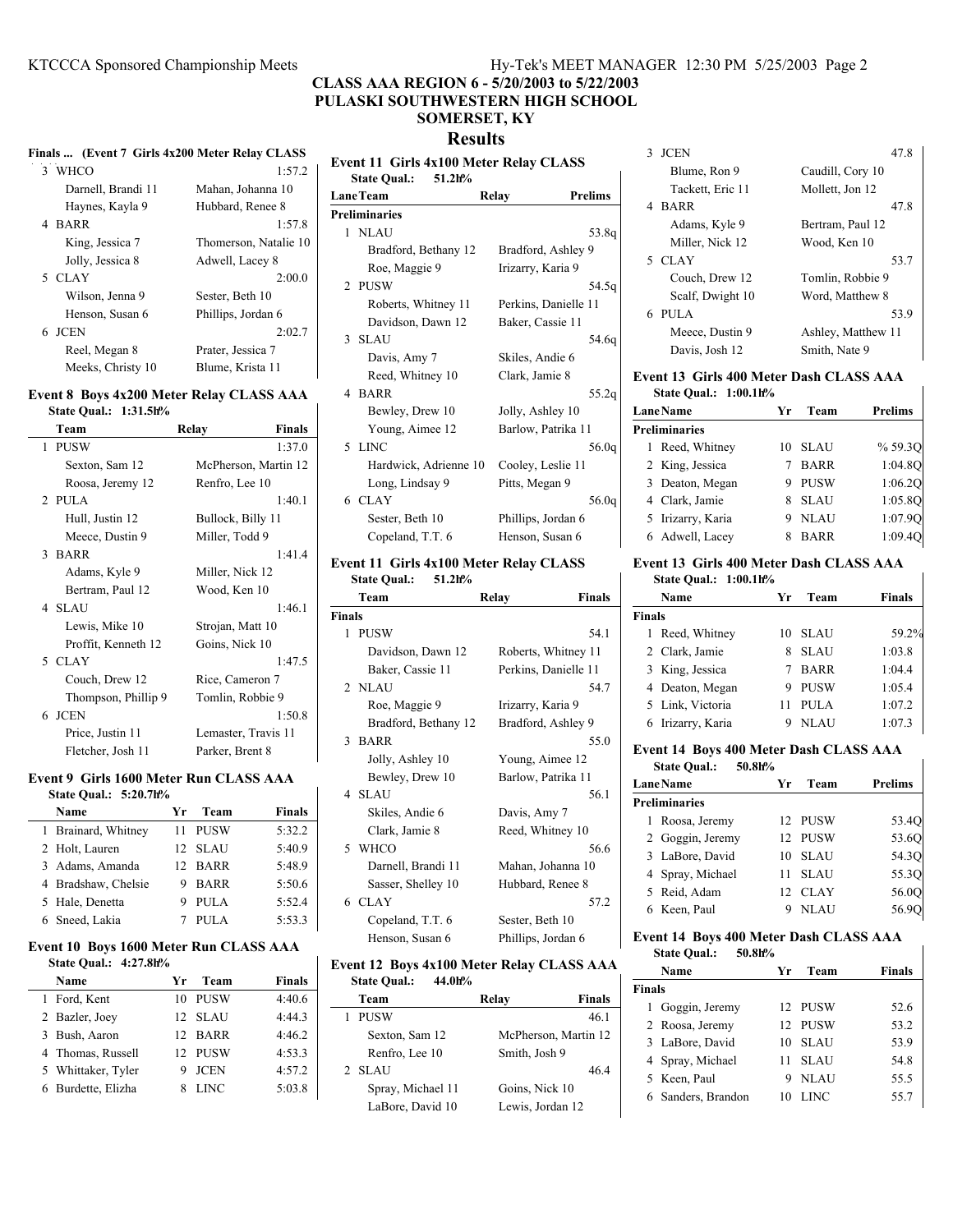# **CLASS AAA REGION 6 - 5/20/2003 to 5/22/2003 PULASKI SOUTHWESTERN HIGH SCHOOL SOMERSET, KY Results**

#### **Event 15 Girls 300 Meter Hurdles CLASS State Qual.: 48.8h%**

| state Qual<br>40.011/0 |    |             |                |
|------------------------|----|-------------|----------------|
| <b>Lane Name</b>       | Уr | Team        | <b>Prelims</b> |
| Preliminaries          |    |             |                |
| Roberts, Whitney       |    | <b>PUSW</b> | 53.0Q          |
| 2 Baker, Cassie        |    | <b>PUSW</b> | 56.20          |
| 3 Reel, Megan          | 8  | <b>JCEN</b> | 55.6Q          |
| 4 Messer, Ashley       |    | <b>SLAU</b> | 56.60          |
| 5 Davis, Amy           |    | <b>SLAU</b> | 58.5O          |
| 6 Sulfridge, Whitney   |    | WHCO        | 1:00.30        |

### **Event 15 Girls 300 Meter Hurdles CLASS**

| 48.8h%<br><b>State Qual.:</b> |                    |    |             |               |  |
|-------------------------------|--------------------|----|-------------|---------------|--|
|                               | Name               | Уr | Team        | <b>Finals</b> |  |
| <b>Finals</b>                 |                    |    |             |               |  |
|                               | 1 Roberts, Whitney | 11 | PUSW        | 51.2          |  |
|                               | 2 Baker, Cassie    | 11 | <b>PUSW</b> | 52.4          |  |
|                               | 3 Reel, Megan      | 8  | <b>JCEN</b> | 53.6          |  |
|                               | 4 Davis, Amy       |    | <b>SLAU</b> | 58.1          |  |
|                               | 5 Davis, Tiffany   | 10 | <b>WHCO</b> | 59.7          |  |
|                               | 6 Shepherd, Pam    |    | <b>JCEN</b> | 1:02.6        |  |

#### **Event 16 Boys 300 Meter Hurdles CLASS AAA State Qual.: 41.1h%**

| <b>Lane Name</b>     |                     | Уr | Team        | <b>Prelims</b> |
|----------------------|---------------------|----|-------------|----------------|
| <b>Preliminaries</b> |                     |    |             |                |
|                      | 1 Fuson, Andrew     |    | 12 WHCO     | 42.0O          |
|                      | 2 Riggs, Richard    | 11 | <b>PUSW</b> | 43.6O          |
|                      | 3 Jody, Sam         |    | 12 WHCO     | 45.3O          |
|                      | 4 Thompson, Phillip |    | CLAY        | 45.9O          |
|                      | 5 Bullock, Billy    |    | <b>PULA</b> | 46.0O          |
|                      | 6 Crowe, Kevin      |    | <b>PUSW</b> | 46.5O          |

#### **Event 16 Boys 300 Meter Hurdles CLASS AAA State Qual.: 41.1h%**

| state Qual.:<br>41.1П70 |                   |               |
|-------------------------|-------------------|---------------|
| Name                    | Team<br>Yr        | <b>Finals</b> |
| <b>Finals</b>           |                   |               |
| 1 Fuson, Andrew         | WHCO<br>12.       | 41.9          |
| 2 Riggs, Richard        | <b>PUSW</b><br>11 | 42.8          |
| 3 Bullock, Billy        | PULA<br>11        | 45.2          |
| 4 Jody, Sam             | WHCO<br>12        | 46.1          |
| 5 Honeycutt, Daniel     | <b>BARR</b><br>8  | 46.2          |
| 6 Corbin, Jonathan      | BARR<br>10        | 47.0          |

# **Event 17 Girls 800 Meter Dash CLASS AAA**

| <b>State Oual.: 2:22.6h%</b> |                   |               |
|------------------------------|-------------------|---------------|
| Name                         | Team<br>Уr        | <b>Finals</b> |
| 1 Brainard, Whitney          | PUSW<br>11        | 2:32.3        |
| 2 Kelley, Brittany           | <b>BARR</b><br>11 | 2:33.2        |
| 3 Sneed, Lakia               | PULA              | 2:41.7        |
| 4 Beals, Kateland            | <b>BARR</b><br>11 | 2:42.7        |
| 5 Hall, Lora                 | <b>PUSW</b><br>9  | 2:43.2        |
| 6 Hale, Denetta              | PULA<br>9         | 2:44.0        |

# **Event 18 Boys 800 Meter Dash CLASS AAA**

 $\mathbf{L}$ 

| State Oual.: 1:59.7h% |    |         |               |  |
|-----------------------|----|---------|---------------|--|
| Name                  | Yr | Team    | <b>Finals</b> |  |
| 1 Roosa, Jeremy       |    | 12 PUSW | 2:03.2        |  |
| 2 Hull, Justin        |    | 12 PULA | 2:05.0        |  |
| 3 Huffman, Jimmy      |    | 9 SLAU  | 2:05.5        |  |
| 4 Sanders, Brandon    |    | 10 LINC | 2:10.1        |  |
| 5 Kalz, John          |    | 12 PUSW | 2:11.6        |  |
| 6 Brophy, Shawn       | 11 | BARR    | 2:15.2        |  |
|                       |    |         |               |  |

# **Event 19 Girls 200 Meter Dash CLASS AAA State Qual.: 26.1h%**

|  | <b>LaneName</b>      | Yr | Team        | Prelims |
|--|----------------------|----|-------------|---------|
|  | <b>Preliminaries</b> |    |             |         |
|  | 1 Bradford, Ashley   |    | 9 NLAU      | 27.10   |
|  | 2 Cooley, Leslie     | 11 | <b>LINC</b> | 27.70   |
|  | 3 Barlow, Patrika    | 11 | BARR        | 27.60   |
|  | 4 Davidson, Dawn     |    | 12 PUSW     | 28.0O   |
|  | 5 Reed, Whitney      |    | 10 SLAU     | 27.8O   |
|  | 6 Roe, Maggie        |    | <b>NLAU</b> | 28.2O   |

#### **Event 19 Girls 200 Meter Dash CLASS AAA State Qual.: 26.1h%**

| Name               | Уr         | Team        | <b>Finals</b>                       |  |
|--------------------|------------|-------------|-------------------------------------|--|
| <b>Finals</b>      |            |             |                                     |  |
| 1 Barlow, Patrika  | 11         |             | 26.5                                |  |
| 2 Bradford, Ashley |            |             | 27.0                                |  |
| 3 Reed, Whitney    | 10.        | <b>SLAU</b> | 27.3                                |  |
| 4 Cooley, Leslie   | 11         |             | 27.4                                |  |
| 5 Davidson, Dawn   |            |             | 27.8                                |  |
| 6 Roe, Maggie      |            | <b>NLAU</b> | 28.5                                |  |
|                    | statt Vual | 49.III/0    | BARR<br>9 NLAU<br>- LINC<br>12 PUSW |  |

# **Event 20 Boys 200 Meter Dash CLASS AAA**

| 22.6h%<br><b>State Qual.:</b> |    |             |                   |
|-------------------------------|----|-------------|-------------------|
| <b>LaneName</b>               | Уr | Team        | Prelims           |
| Preliminaries                 |    |             |                   |
| 1 Lewis, Jordan               |    | 12 SLAU     | 23.5Q             |
| 2 Sexton, Sam                 |    | 12 PUSW     | 23.60             |
| 3 McPherson, Martin           |    | 12 PUSW     | 23.7Q             |
| 4 Fuson, Andrew               |    | 12 WHCO     | 24.2Q             |
| 5 Blume, Ron                  | 9  | JCEN        | 24.3 <sub>O</sub> |
| 6 LaBore, David               | 10 | <b>SLAU</b> | 24.3O             |
|                               |    |             |                   |

# **Event 20 Boys 200 Meter Dash CLASS AAA**

| <b>State Qual.:</b> | 22.6h% |
|---------------------|--------|
|---------------------|--------|

|               | Name                | Уr | Team        | Finals |
|---------------|---------------------|----|-------------|--------|
| <b>Finals</b> |                     |    |             |        |
|               | 1 Lewis, Jordan     |    | 12 SLAU     | 23.0   |
|               | 2 Sexton, Sam       |    | 12 PUSW     | 23.4   |
|               | 3 McPherson, Martin |    | 12 PUSW     | 23.6   |
|               | 4 Blume, Ron        | 9  | <b>JCEN</b> | 23.6   |
|               | 5 LaBore, David     | 10 | <b>SLAU</b> | 24.1   |
|               | 6 Fuson, Andrew     | 12 | WHCO        | 24.5   |

#### **Event 21 Girls 3200 Meter Run CLASS AAA State Qual.: 11:52.4h%**

| <u>saato vuuni 11:sei m/v</u> |  |                     |    |             |               |
|-------------------------------|--|---------------------|----|-------------|---------------|
|                               |  | Name                | Yr | Team        | <b>Finals</b> |
|                               |  | 1 Brainard, Whitney | 11 | PUSW        | 12:22.7       |
|                               |  | 2 Crowe, Kotey      |    | 6 PUSW      | 13:16.7       |
|                               |  | 3 Claywell, Laura   |    | 5 BARR      | 14:10.1       |
|                               |  | 4 Collins, Brittany |    | 6 CLAY      | 14:49.2       |
|                               |  | 5 Warren, Lindsay   | 10 | PULA        | 15:00.7       |
|                               |  | 6 Paulish, Kseniya  | 12 | <b>JCEN</b> | 15:21.2       |
|                               |  |                     |    |             |               |

#### **Event 22 Boys 3200 Meter Run CLASS AAA State Qual.: 9:58.0h%**

| Name              | Team<br>Уr  | <b>Finals</b> |
|-------------------|-------------|---------------|
| 1 Cory, Kevin     | 12 PECC     | 10:11.5       |
| 2 Ford, Kent      | PUSW<br>10  | 10:24.3       |
| 3 Bush, Aaron     | 12 BARR     | 10:43.4       |
| 4 Bazler, Joey    | 12 SLAU     | 10:45.7       |
| 5 Thomas, Russell | 12 PUSW     | 10:54.6       |
| 6 Ganci, Ryan     | <b>BARR</b> | 11:00.7       |

# **Event 23 Girls 4x400 Meter Relay CLASS**

 $\mathbf{r}$ 

| State Qual.: 4:10.2h% |                      |                    |                        |  |  |
|-----------------------|----------------------|--------------------|------------------------|--|--|
|                       | <b>LaneTeam</b>      | Relay              | <b>Prelims</b>         |  |  |
|                       | <b>Preliminaries</b> |                    |                        |  |  |
|                       | 1 BARR               |                    | 4:39.9Q                |  |  |
|                       | Beals, Kateland 11   | King, Jessica 7    |                        |  |  |
|                       | Watkins, Holly 11    |                    | Kelley, Brittany 11    |  |  |
|                       | 2 SLAU               |                    | 4:52.20                |  |  |
|                       | Bazler, Megan 11     |                    | Anderson, Jordan 6     |  |  |
|                       | Davis, Amy 7         |                    | Mills, Stephanie 11    |  |  |
|                       | 3 PUSW               |                    | 4:49.30                |  |  |
|                       | Deaton, Megan 9      | Haynes, Jaci 9     |                        |  |  |
|                       | Hall, Lora 9         |                    | Mulloney, Stephanie 10 |  |  |
|                       | 4 PULA               |                    | 4:57.8O                |  |  |
|                       | Hale, Denetta 9      | Link, Victoria 11  |                        |  |  |
|                       | Muse, Erin 7         |                    | Belwood, Maggie 10     |  |  |
|                       | 5 CLAY               |                    | 4:53.8O                |  |  |
|                       | Wilson, Jenna 9      | Phillips, Jordan 6 |                        |  |  |
|                       | Swafford, Kayla 10   | Henson, Susan 6    |                        |  |  |
|                       | 6 NLAU               |                    | 5:09.20                |  |  |
|                       | Vanourney, Janice 8  | Thayer, Sarah 11   |                        |  |  |
|                       | Powell, Jennifer 11  | Manning, Sara 11   |                        |  |  |
|                       |                      |                    |                        |  |  |

### **Event 23 Girls 4x400 Meter Relay CLASS State Qual.: 4:10.2h%**

|               | Team               | Relay                  | Finals |  |
|---------------|--------------------|------------------------|--------|--|
| <b>Finals</b> |                    |                        |        |  |
| 1             | <b>BARR</b>        |                        | 4:31.5 |  |
|               | Beals, Kateland 11 | King, Jessica 7        |        |  |
|               | Watkins, Holly 11  | Kelley, Brittany 11    |        |  |
|               | 2 PUSW             |                        | 4:40.1 |  |
|               | Deaton, Megan 9    | Haynes, Jaci 9         |        |  |
|               | Hall, Lora 9       | Mulloney, Stephanie 10 |        |  |
|               |                    |                        |        |  |